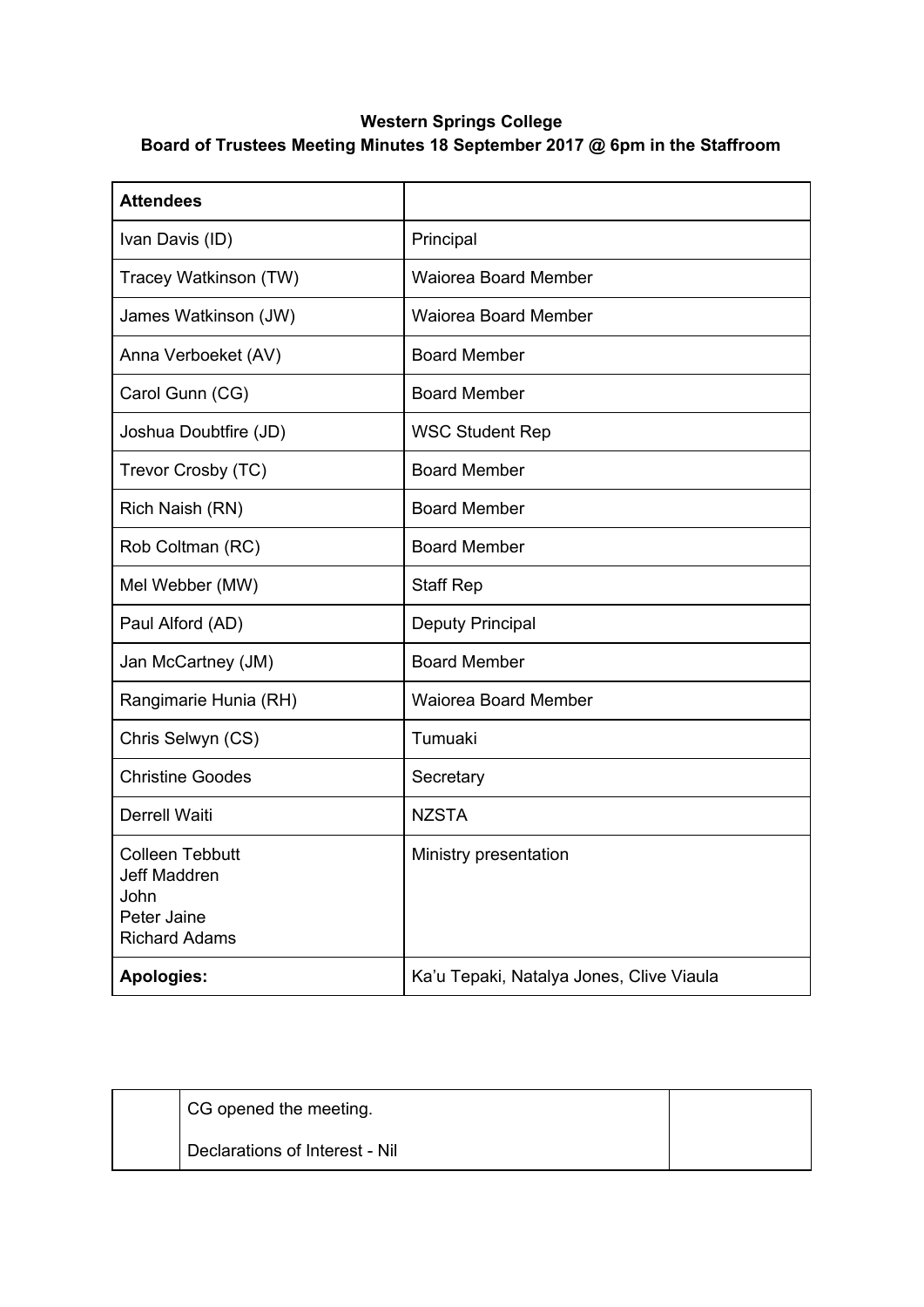| 1. | <b>Ministry Presentation:</b>                            |                                                                                                            |  |
|----|----------------------------------------------------------|------------------------------------------------------------------------------------------------------------|--|
|    |                                                          | Jeff Maddren took the floor and introduced the other                                                       |  |
|    |                                                          | visitors to the meeting.                                                                                   |  |
|    | $\bullet$                                                | They were here to update the board on the progress                                                         |  |
|    |                                                          | with the rebuild and were looking for endorsement of                                                       |  |
|    |                                                          | the developed design.                                                                                      |  |
|    | $\bullet$                                                | Jeff Maddren said that:                                                                                    |  |
|    |                                                          | a. Downer NZ will carry out the enabling works which                                                       |  |
|    |                                                          | includes 4 new buildings. The project structure is now -                                                   |  |
|    |                                                          | Ministry - Downer/Jasmax - sub contractors.                                                                |  |
|    |                                                          | b. Structural and civil building consent has been                                                          |  |
|    |                                                          | submitted to Auckland Council for 4 new buildings.<br>c. October 2017 site compound set up for next stage, |  |
|    |                                                          | then enabling works around Rumaki areas. Fencing                                                           |  |
|    |                                                          | will come and trees that are staying will be protected.                                                    |  |
|    |                                                          | Second week of holidays, trees that are in the way will                                                    |  |
|    |                                                          | come out. From December after the students leave for                                                       |  |
|    |                                                          | the holidays there will be a soft start. January some                                                      |  |
|    |                                                          | excavating and piling work will be undertaken. There                                                       |  |
|    |                                                          | will be no disturbance while students are here.                                                            |  |
|    |                                                          | February there will be a pedestrian access so people                                                       |  |
|    |                                                          | can get into Admin. There will be no vehicle access in                                                     |  |
|    |                                                          | front of Admin. Rumaki access will be maintained.                                                          |  |
|    |                                                          | Foundations will also start on the main block.                                                             |  |
|    | I.                                                       | d. Design and construction stages -<br>Stage 1 commences December 17. Completion mid                       |  |
|    | 2019.                                                    |                                                                                                            |  |
|    | Ш.                                                       | TAPAC and existing buildings completion mid 2019.                                                          |  |
|    | III.                                                     | Property maintenance programme - not proceeding                                                            |  |
|    |                                                          | with previous design. Will rethink with WSC.                                                               |  |
|    |                                                          | e. The Design Review Panel will now look at this. It                                                       |  |
|    |                                                          | would be beneficial to have someone from the                                                               |  |
|    | education sector on that panel.<br>The Board responded:- |                                                                                                            |  |
|    |                                                          | This is the first that we have been made aware that the                                                    |  |
|    |                                                          | completion has been extended by six months. Why is                                                         |  |
|    |                                                          | there six months further on the timeline? The Ministry                                                     |  |
|    |                                                          | needs in its presentations to us to show the timelines                                                     |  |
|    |                                                          | old and new so that we do not have to go back to our                                                       |  |
|    |                                                          | earlier documents to see what has caused the                                                               |  |
|    | changes.                                                 |                                                                                                            |  |
|    | $\bullet$                                                | The disruption for 2018 is an issue and now we learn                                                       |  |
|    |                                                          | that there will be disruption in 2019.                                                                     |  |
|    | $\bullet$                                                | The Board will need to tell the community that the<br>project is extending by six months. Parents and      |  |
|    |                                                          | stakeholders will want to know why the build is behind,                                                    |  |
|    |                                                          | what mitigation is being put in place to ensure there                                                      |  |
|    |                                                          | are not further delays and assurance around the date                                                       |  |
|    |                                                          | now being adopted as the final date.                                                                       |  |
|    |                                                          |                                                                                                            |  |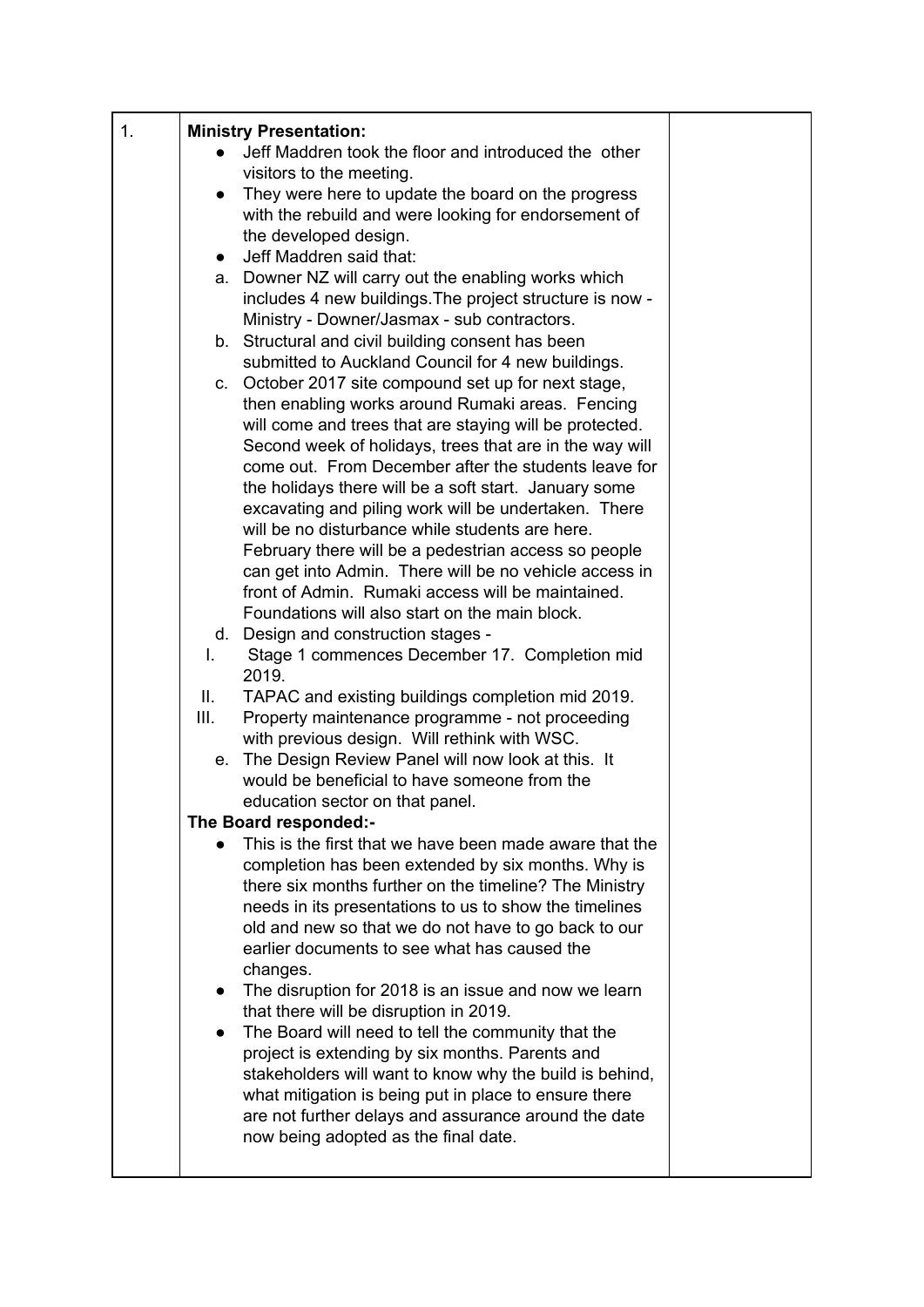|      | The Ministry responded that the reasons for the delays<br>is the engagement of the contractor; the working out of<br>the project structure and the enabling works. It said<br>that there are provisions in the contract with Downer<br>NZ that mean that Downers will be keeping to the<br>timeline going forward, subject to unforeseen events<br>and also weather.<br>Issues around the design were raised by the Board as<br>follows:-<br>a. Waiorea said that the toilet and shower space as to number<br>and sharing by boys and girls is a flawed design.<br>b. Waiorea said that the Waharoa is shown in the plan yet we<br>are now being told that it is not being funded as part of the<br>budget. |  |
|------|-------------------------------------------------------------------------------------------------------------------------------------------------------------------------------------------------------------------------------------------------------------------------------------------------------------------------------------------------------------------------------------------------------------------------------------------------------------------------------------------------------------------------------------------------------------------------------------------------------------------------------------------------------------------------------------------------------------|--|
|      | Ministry responded that there may be funding at the<br>end of the day for the items of Waiorea toilet and<br>showers and the Waharoa.<br>Ministry responded to concerns over delays agreeing<br>$\bullet$<br>to provide an information pack for consideration by the<br>board/school for the website and information for the<br>newsletter.<br>Board confirmed that the priority is to tell the<br>$\bullet$<br>community that the build is behind                                                                                                                                                                                                                                                          |  |
|      | 7.20 JW left the meeting                                                                                                                                                                                                                                                                                                                                                                                                                                                                                                                                                                                                                                                                                    |  |
|      | TW requested that the Board be provided with the<br>process by which issues that have not been addressed<br>are going to be addressed with the Ministry and Coffey<br>Ministry confirmed that questions are being taken to<br>Downer/Jasmax - that final decisions have not been<br>locked in re design and the design process is only half<br>finished.                                                                                                                                                                                                                                                                                                                                                    |  |
|      | <b>Motion1:</b><br>The Board endorses the developed design subject to<br>resolution of the substantive issues of the toilet/shower<br>and gender designation of the Whare Tapere and Waharoa<br>to the satisfaction of the WSC Board (Carol Gunn / Rich<br>Naish -<br>carried).                                                                                                                                                                                                                                                                                                                                                                                                                             |  |
|      | Visitors were thanked for their presentation and left the<br>meeting.                                                                                                                                                                                                                                                                                                                                                                                                                                                                                                                                                                                                                                       |  |
| 7.30 | <b>Break</b>                                                                                                                                                                                                                                                                                                                                                                                                                                                                                                                                                                                                                                                                                                |  |
| 2.   | <b>WSC Development Trust (Gordon Ikin)</b><br>GI reported that the development trust was started in<br>2011.                                                                                                                                                                                                                                                                                                                                                                                                                                                                                                                                                                                                |  |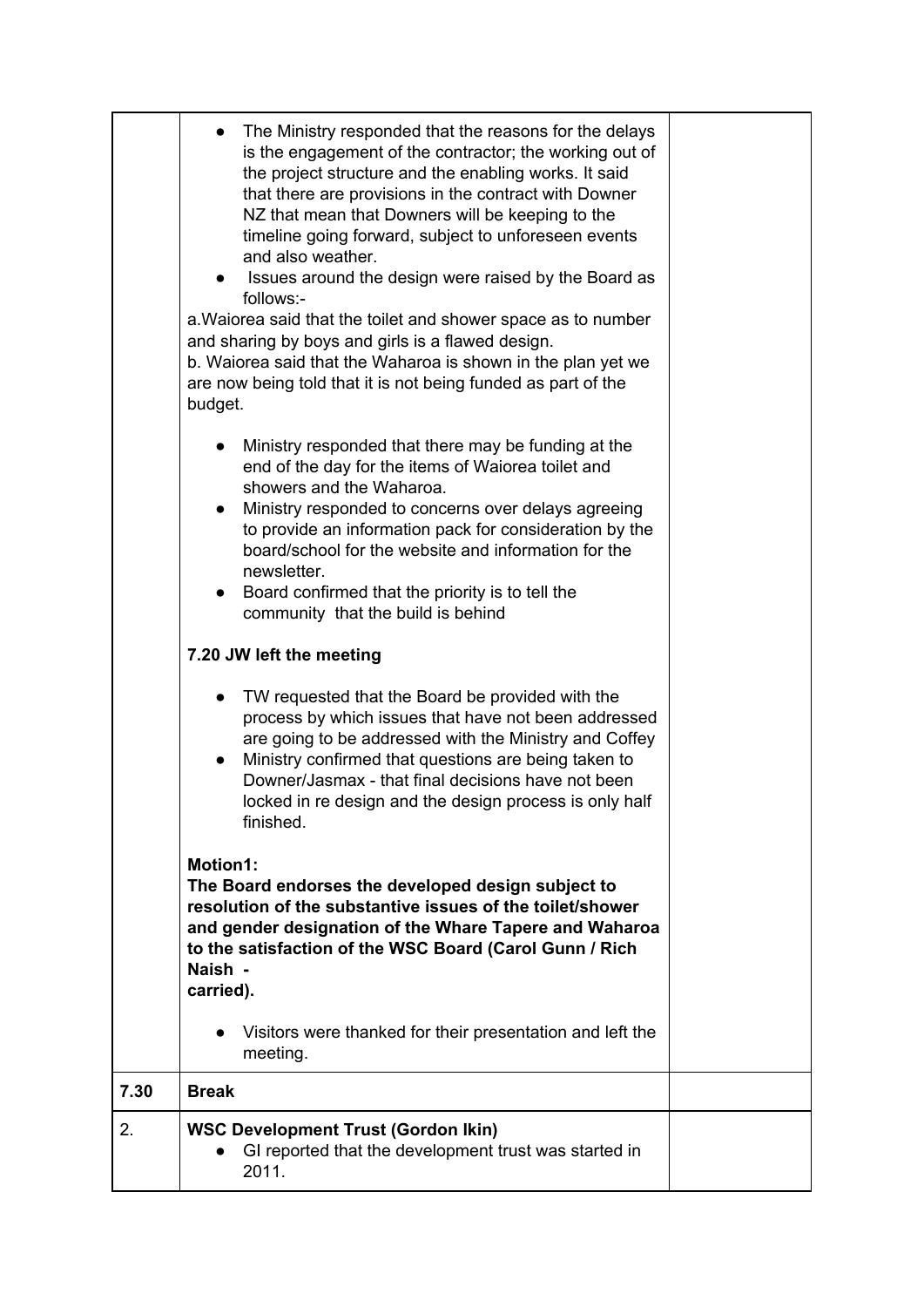| Feelers were put out to other schools to see how they<br>dealt with similar scenarios<br>Two things were strongly recommend to us. Firstly<br>that a structure be put in place to ring-fence any funds<br>raised to keep them separate from school funds and<br>secondly, that this structure should have charitable<br>status so that any funds donated would be tax<br>deductible to the donor.<br>However delay after delay with the rebuild has resulted<br>in all the proposed activities of the trust to literally sit on<br>the shelf alongside the trust deed itself until the time<br>when decisions had been made and the re-build<br>became a reality. That time has now arrived.<br>Discussions have been going on for several months<br>$\bullet$<br>now regarding what should be the focus of early<br>fundraising based upon what it appears that the MOE<br>will cut from what was earlier promised to be included<br>in the budget, as well as what will continue to provide<br>returns into the future on funds gifted. |           |
|-------------------------------------------------------------------------------------------------------------------------------------------------------------------------------------------------------------------------------------------------------------------------------------------------------------------------------------------------------------------------------------------------------------------------------------------------------------------------------------------------------------------------------------------------------------------------------------------------------------------------------------------------------------------------------------------------------------------------------------------------------------------------------------------------------------------------------------------------------------------------------------------------------------------------------------------------------------------------------------------------------------------------------------------|-----------|
| A campaign based around the installation of solar hot<br>water heating and solar energy generation<br>(photovoltaic panels) has been a strong focus due to<br>how it could go on reducing operating costs to the<br>school for potentially several decades, thereby allowing<br>the relevant portion of the operating budget to be<br>reallocated to more pressing needs within the school.<br>We will need to get from the Ministry confirmation that<br>any money saved is ours and does not go back to the<br>Ministry. Solar formula must be clear.<br>The Chair, Principal and Gordon are members of this<br>$\bullet$<br>trust at the moment. John Loof could be a part of this.                                                                                                                                                                                                                                                                                                                                                    |           |
| RH congratulated GI on his work and would like to see<br>projects agreed on by the board and the trust and<br>composition and priorities aligned<br>The present development manager is funded from the<br>$\bullet$<br>Ministry and would be in conflict of interest is she<br>worked for this trust. Details have to be worked<br>through.<br>Rob Coltman will have his trust people look at the<br>$\bullet$<br>members of this trust to make sure it is being lawfully<br>handled.                                                                                                                                                                                                                                                                                                                                                                                                                                                                                                                                                     | <b>RC</b> |
| <b>Motion 1:</b><br>That the board endorses the WSC Development Trust.<br>(passed by consensus)<br><b>Motion 2:</b><br>That the Board endorses the WSC Development Trust to<br>commence its work to plan and undertake a                                                                                                                                                                                                                                                                                                                                                                                                                                                                                                                                                                                                                                                                                                                                                                                                                  |           |
| gifting/fundraising campaign with the focus to raise funds<br>that can meaningfully enhance aspects of the rebuild that                                                                                                                                                                                                                                                                                                                                                                                                                                                                                                                                                                                                                                                                                                                                                                                                                                                                                                                   |           |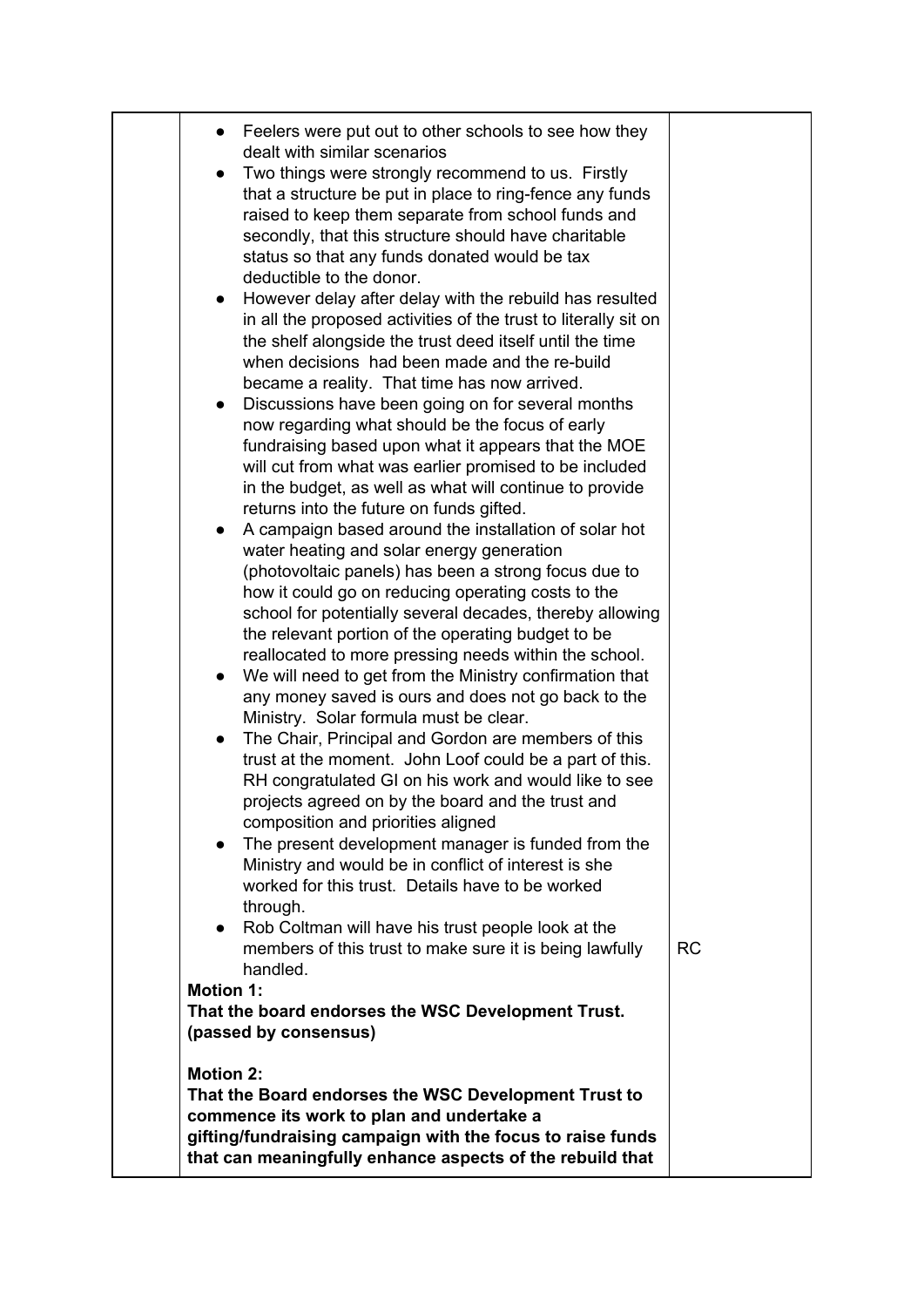|    | are not MOE obligations. (Jan McCartney / Rob Coltman -<br>carried).                                                                                                                                                                                                                                                                                                                                                                                                                                                                                                        |              |
|----|-----------------------------------------------------------------------------------------------------------------------------------------------------------------------------------------------------------------------------------------------------------------------------------------------------------------------------------------------------------------------------------------------------------------------------------------------------------------------------------------------------------------------------------------------------------------------------|--------------|
| 3. | <b>Gym Update: Rob Coltman</b><br>• Rob and James have met with both Dion Wijohn and<br>Brendan O'Connor in relation to an independent<br>review. He is happy with either.<br>Rob recommends to the board that we propose to<br>$\bullet$<br>engage with PwC (Brendan O'Connor) to conduct an<br>independent review. Auckland Council are positive<br>about Brendan. Brendan will want to engage with us in<br>the future to tease out the scope of his work so we can<br>put it to Auckland Council and negotiate with the<br>Ministry how the cost is going to be shared. |              |
| 4. | Selection of replacement for John Loof:                                                                                                                                                                                                                                                                                                                                                                                                                                                                                                                                     |              |
|    | Motion 1 That Belinda Drake be selected to become a<br>Trustee on the WSC Board. (Carol Gunn / Trevor Crosby -<br>carried).                                                                                                                                                                                                                                                                                                                                                                                                                                                 |              |
|    | TW would like this new board member to undergo an<br>induction. CG will spend some time with her.<br>• RH has a couple of templates she can share with us.<br>RC says our co-governance needs to be explained to<br>$\bullet$<br>new members. CS is happy to talk with new board<br>members and new student reps. Belinda to contact<br>Chris.                                                                                                                                                                                                                              | CG/SN        |
|    | <b>Motion 2:</b><br>That a selection process be used to replace Stephen May<br>on the Board. (Carol Gunn / Trevor Crosby - carried).                                                                                                                                                                                                                                                                                                                                                                                                                                        | Christine/CG |
|    | CG to put in newspaper. Carol to go back to Kate and<br>say we hope she will stand for election in the future.                                                                                                                                                                                                                                                                                                                                                                                                                                                              |              |
|    | Action: Trustees send suggestions to Chair about criteria<br>to be used in selecting a replacement for Stephen May.                                                                                                                                                                                                                                                                                                                                                                                                                                                         |              |
| 5. | <b>Election at end of Year (Trevor):</b><br>RN, AV and CG terms come to end next term.<br>• Voting will be in December.<br>BOT student rep election underway. CG thanked Josh<br>$\bullet$<br>for his hard work.                                                                                                                                                                                                                                                                                                                                                            |              |
| 6. | <b>Principal's Report (Ivan Davis):</b>                                                                                                                                                                                                                                                                                                                                                                                                                                                                                                                                     |              |
|    | <b>Motion 1:</b><br>The Principal's report was accepted and taken as read.<br>(Carol Gunn/Trevor Crosby - carried)                                                                                                                                                                                                                                                                                                                                                                                                                                                          |              |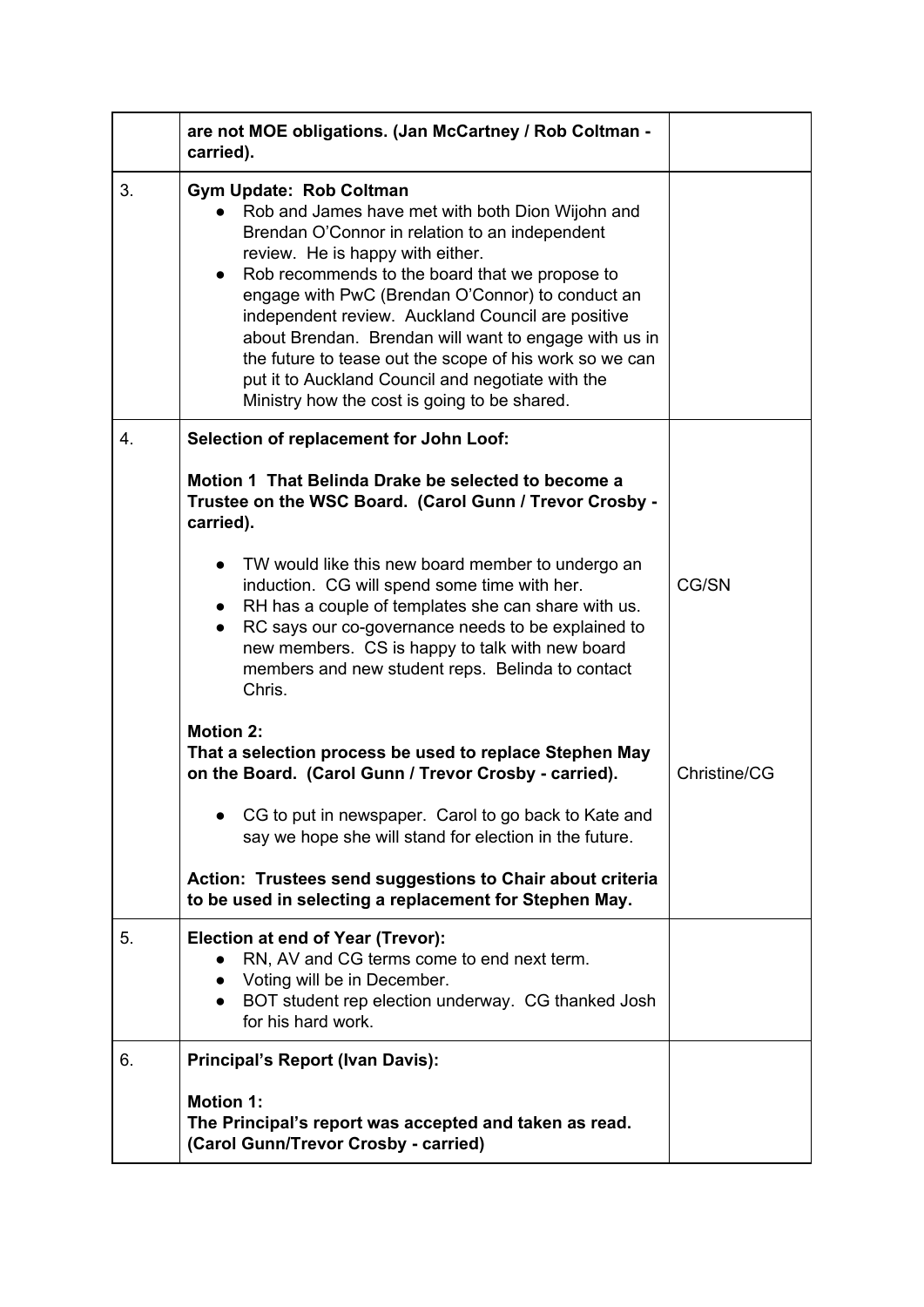| 7. | <b>Review of our Governance Practice (Carol Gunn):</b><br>CG introduced Derrell Waiti (NZSTA) who is attending<br>$\bullet$<br>our meeting to observe our practices.<br>He will facilitate a Governance Workshop to be held on<br>$\bullet$<br>16 October.<br>He has worked with many organisations around<br>$\bullet$<br>building culturally responsive schools.<br>His comments today are that there has been a lot of<br>$\bullet$<br>detail that could have been done at another time and<br>there is uncertainty around governance and<br>management. We need more clarity around this.<br>• TW asked if Darrell could also meet with CS, JW, TW<br>and CG, CG will arrange this.<br>CG thanked Darrell for attending the meeting.                                                                                          |           |
|----|-----------------------------------------------------------------------------------------------------------------------------------------------------------------------------------------------------------------------------------------------------------------------------------------------------------------------------------------------------------------------------------------------------------------------------------------------------------------------------------------------------------------------------------------------------------------------------------------------------------------------------------------------------------------------------------------------------------------------------------------------------------------------------------------------------------------------------------|-----------|
| 8  | <b>Monitoring:</b><br>Policy (Mel)<br>RC asked MW to check out the collective against the<br>revised policy.<br>This policy replaces the Abuse Policy.<br>$\bullet$<br><b>Motion 1:</b><br>That the Board approves this policy to be shared<br>electronically with community and staff for electronic<br>feedback and that the Board approves ratification by the<br>Chair unless, substantive issues are raised by the<br>community or staff. (Mel Webber / Tracey Watkinson -<br>carried)<br><b>Academic Monitoring:</b><br>Signal first reporting in October 2017.<br><b>Disciplines - Nil</b><br><b>Finance (Trevor Crosby):</b><br>On track for this month.<br>$\bullet$<br>• Budget for 2018 has been started.<br>• Changes in depreciation rates for a couple of items.<br>Electronic items need to be depreciated faster. | <b>MW</b> |
|    | <b>Motion 2</b><br>Board to approve the changes in depreciation rates as<br>outlined in Finance Meeting Minutes. (Trevor Crosby /<br>Carol Gunn - carried).<br><b>Health &amp; Safety (Rob Coltman)</b><br>Bring onto board agenda next year as the build project                                                                                                                                                                                                                                                                                                                                                                                                                                                                                                                                                                 |           |
|    | gets busier.<br>Nga Puna O Waiorea (Tracey Watkinson)                                                                                                                                                                                                                                                                                                                                                                                                                                                                                                                                                                                                                                                                                                                                                                             |           |